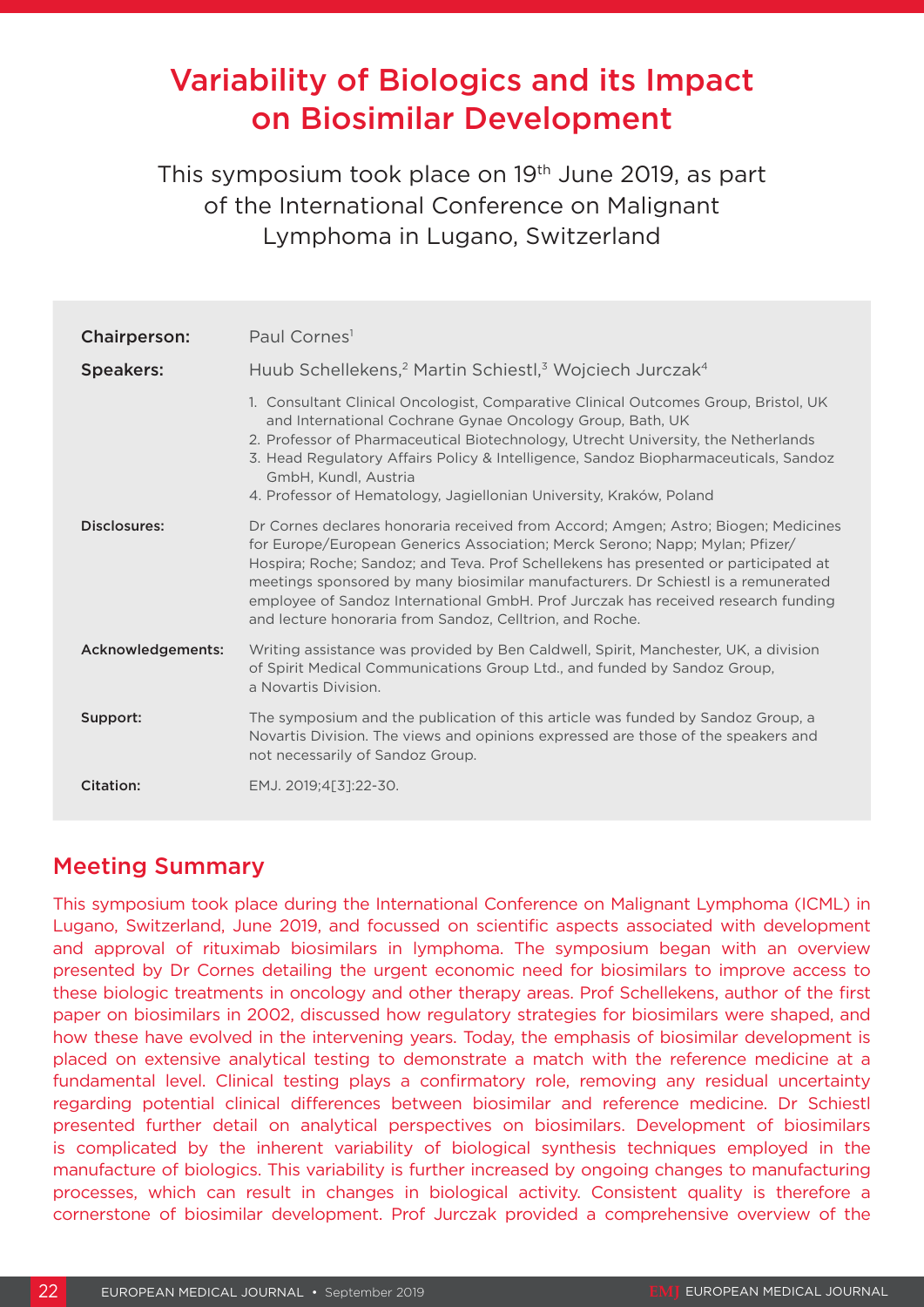factors that must be considered during clinical development of a biosimilar. Clinical trials for biosimilars have a confirmatory role in the development process, rather than the pivotal role played by clinical trials for reference medicines. Therefore, these trials have markedly different objectives compared with reference clinical trials, resulting in differences in the chosen endpoints. In biosimilar trials, response endpoints, which provide rapid and sensitive assessments of equivalence, are preferred to survival endpoints, which require large and lengthy trials for adequate evaluation. Prof Jurczak illustrated this using data from the Phase III clinical trials of the Sandoz rituximab biosimilar. In this trial, Sandoz rituximab demonstrated an equivalent response rate to reference rituximab. Increasing economic pressure on healthcare systems means that biosimilars are likely to play an increasing role in the treatment of cancer in coming years, requiring clinicians to increase their familiarity with these important medicines.

## Introduction to Biologics and **Biosimilars**

### Doctor Paul Cornes

The World Health Organization (WHO) states that access to essential medicines is part of the right to health.<sup>1</sup> However, patterns of disease are changing, with noncommunicable diseases (NCD) becoming more common, now being responsible for almost  $70\%$  of all deaths worldwide.<sup>2,3</sup> To adapt to these changes in patterns of disease and control NCD, multiple innovations are required across domains of prevention, early diagnosis, and treatment. In particular, innovation in medicines is required – better treatment means more effective medicines for more diseases.3 Of all NCD, cancer is a key threat, and this is universal to all countries globally.<sup>3,4</sup> Substantial innovation in cancer medicines has been achieved in recent years, and at the current rate >100 new cancer drugs could be available by 2020, giving a total of 200 cancer medicines.5-8 Furthermore, >700 molecules were in late-stage development in 2017, an increase of >60% from a decade ago; almost 90% of these drugs are targeted treatments, including biologics.9

Biologic drugs are transforming treatment of other hard-to-treat diseases beyond cancer, including multiple sclerosis, heart disease, asthma, and inflammatory bowel disease,<sup>10</sup> because these targeted therapies offer improved effectiveness compared with past generations of smallmolecule medicines.<sup>11</sup> However, biologics attract high costs, and therefore represent a good target for cost-control initiatives. Speciality medicines, including biologics, represent a large proportion of the overall medicines budget, ranging from 18–35% in South Korea, Japan, Canada, and

Australia, to 35% in the USA and 35–45% in the five largest European markets (2016).<sup>12</sup>

Issues of medicine affordability are becoming evident in many therapy areas, including but not limited to oncology.<sup>9</sup> The median annual cost per life-year gained of a new cancer drug launched in 2014 exceeded \$200,000,<sup>13</sup> and novel checkpoint inhibitors all carry list prices of more than \$12,000 a month.<sup>14</sup> The best-selling anti-inflammatory biologic Humira (adalimumab) costs \$38,000/ year in the USA,<sup>15</sup> which equates to more than half the median income of an American household. Overall, total global prescription medicine sales are expected to be \$1.2 trillion in 2024, and are increasing by 6–7% year-on-year.16

These high costs inevitably result in an impact on access to drugs. Evidence suggests that there are serious gaps in the availability of basic chemotherapeutic and biologic medicines in many Central and Eastern European countries.17 In addition, a strong correlation exists between the wealth of a country and the number of patients receiving biologics, $18$  with only patients in the USA, Germany, and the UK having access to >40 of the 54 oncology medicines initially launched between 2013 and 2017.<sup>19</sup> This exemplifies the stark reality; globally, cancer care is not affordable for most patients and many governments, $20$ but the rise in cancer and other NCD cannot be solved without innovation in medical treatments. Therefore, healthcare budgets need to change to bear the costs of innovation; however, this can only be achieved by making savings elsewhere, which in turn must not compromise care. One potential route to such savings is the use of generic and biosimilar medicines to replace originator medicines. Between 2018 and 2024, it is predicted that \$251 billion of currently patent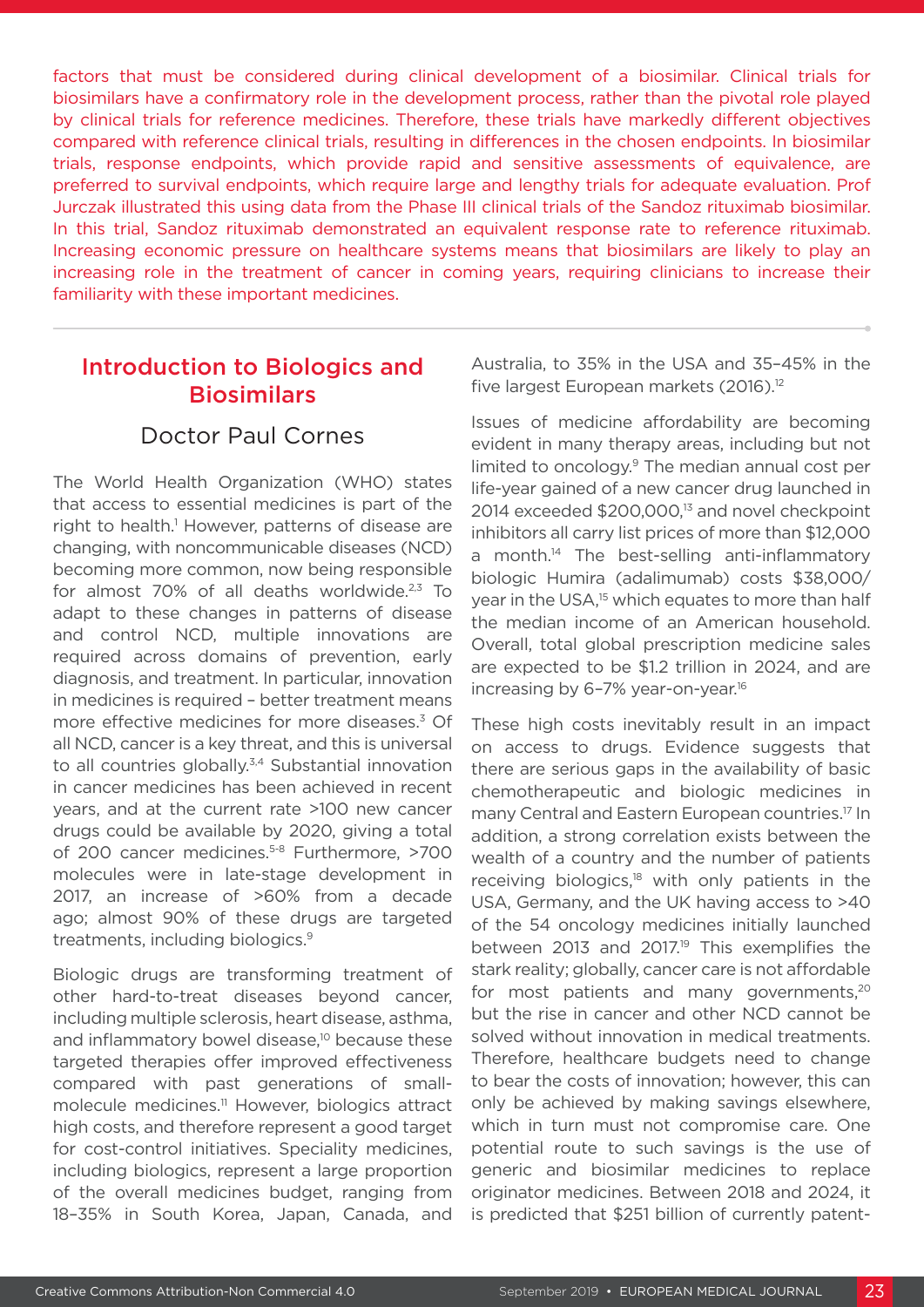protected sales could be replaced by more affordable follow-on versions.16

Seven of the top ten selling medicines in 2017 were biologics, three for treatment of inflammatory disease and four for treatment of cancers.21 All of these biologics have, or will soon have, biosimilar brand competition. In 2017, sales of these seven biologics totalled more than \$63 billion.<sup>21</sup> With an estimated 33% price saving offered by biosimilars, >\$20 billion a year could be saved and used to sustain global healthcare. Previously, experts have discussed how the demand for biologics is putting pressure on healthcare budgets, suggesting that the introduction of biosimilars could potentially greatly reduce costs and increase access to treatment.<sup>22</sup> However, the manufacturing and development of biologics and biosimilars is complex. This was the focus of the symposium and will be discussed in subsequent sections of this report.

### Biologics and Biosimilars: The Regulatory Perspective

### Professor Huub Schellekens

The first article describing the development of 'off-patent biotech products', which would come to be known as biosimilars, was published in 2002 by Schellekens and Ryff.<sup>23</sup> The publication outlined the need for a new regulatory pathway for this new class of products to augment the existing pathway used for generic medicines. While generics are copies of small molecules that are easy to synthesise chemically, biosimilars are new versions of biologics, which are relatively large and complex proteins manufactured in living systems. The enormous complexity of the cell machinery used in the manufacturing process means that biologic manufacture cannot be rigidly controlled, and a certain degree of variability is present in all biologics, both within and between batches.<sup>24</sup> This variability results in challenges for biosimilar manufacturers, in that they must manufacture a product to a moving target. A further complication is that the proprietary technology used to develop the original molecule is unknown to the biosimilar manufacturer. Therefore, an iterative process is required to gradually guide the fingerprint of the biosimilar towards that of the reference medicine.25

The 2002 publication by Schellekens and Ryff $23$ also suggested that extensive clinical data would be needed to show the efficacy and safety of a proposed biosimilar, to an extent similar to the reference biologic. In 1998, a formulation change for an epoetin molecule had resulted in the development of cross-reacting antiepoetin antibodies leading to pure red cell aplasia.26 This in turn led to an assumption that the clinical performance of biologics could be significantly altered by even small changes in the manufacturing process.

The approach to biosimilars has advanced considerably since 2002. Precision analytical tools are used to provide an extensive physicochemical and biological characterisation of the biosimilar, conclusively demonstrating high similarity to the reference medicine (Figure 1). $27$ Once these analytical comparisons are complete, the regulatory pathway recommends clinical comparison of pharmacokinetics (PK) and pharmacodynamics (PD), followed by a single Phase III clinical study, which is considered confirmatory to resolve any potential uncertainty regarding the similarity of the biosimilar candidate and the reference medicine.<sup>27</sup>

Since 2006, the date of the first biosimilar approval in Europe, we have also gained knowledge on the safety of biologics, and the idea that 'even minor differences may affect the safety and/or efficacy of biologics' is no longer a consensus opinion. Manufacturing changes for biologics occur at an average rate of 1.8 per year.<sup>28</sup> For example, to date, 29 high-risk or moderaterisk process changes have been observed for reference rituximab.<sup>29</sup> These changes have not resulted in withdrawal of the products or alterations in their labelling, indicating that the observed changes were predicted by health authorities to not result in an altered clinical profile.30 Furthermore, no unexpected safety issue has been reported for currently available biosimilars on the European market, including more than 58 medicines and over 700 million patient-days' exposure.<sup>31</sup> As noted by Lamanna et al.,<sup>32</sup> "biopharmaceutical variability resulting in clinical differences is extremely rare with only a single verifiable case resulting in adverse events in over 35 years and over 260 products."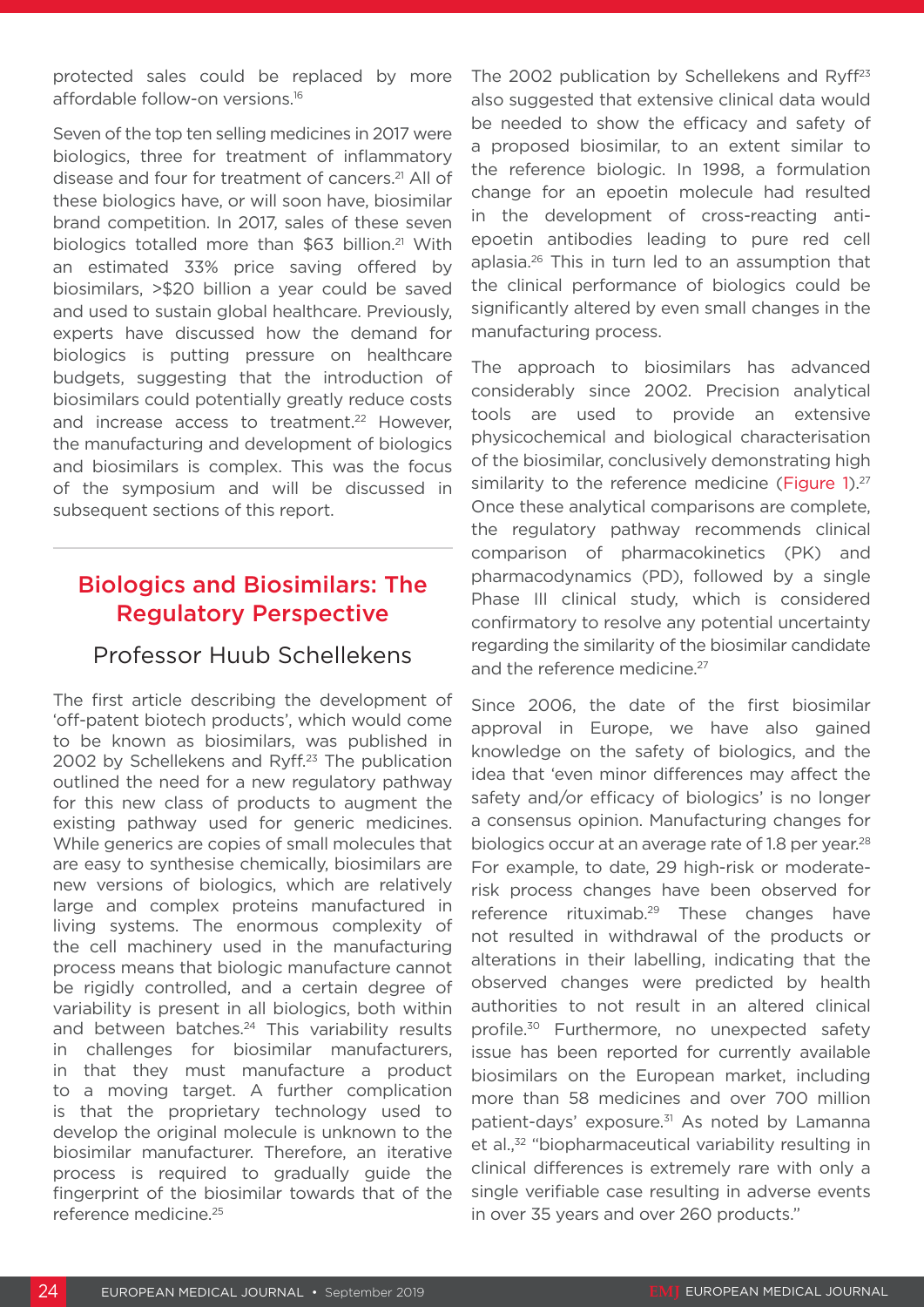

Figure 1: The current approach to biosimilar development.<sup>27</sup>

PD: pharmacodynamics; PK: pharmacokinetics.

## Biologics and Biosimilars: The Analytical Perspective

#### Doctor Martin Schiestl

Biosimilars are precisely engineered to match an existing reference biologic medicine in all relevant attributes. Based on guidance published by regional and national health authorities, key requirements for biosimilarity are matching structure and function; similar PK/PD, clinical efficacy and safety; and the same presentation, dose (strength), and method of administration. Biosimilars must have certain relationships with their reference medicines in terms of structure. The amino acid sequence must be identical, while secondary, tertiary, and quaternary folding patterns must be indistinguishable across multiple redundant methods of analysis. Owing to biosynthesis in living cells, post-translational modifications such as glycosylation and sialylation demonstrate a certain degree of variability for biologic medicines, and each batch of a given biologic can be differentiated from other batches using sensitive analytical methods.30

Manufacturing changes may result in more profound shifts in attributes, which in some cases may be associated with changes in biological function. For example, the antibody-dependent cellular cytotoxicity activity of reference rituximab was noted to undergo a noticeable shift following a change in the manufacturing process in batches expiring after mid-2010.<sup>30</sup> However, this variability is tightly controlled within acceptable limits to ensure that such shifts have no relevant clinical impact. Moderate and major manufacturing changes also require pre-approval by the health authorities who grant such a change only if the risk for any clinical impact is sufficiently low. To exclude relevant clinical differences of a biosimilar to its reference medicine, the biosimilar must match the reference medicine as closely as possible in terms of physicochemical structure, with particular focus on attributes known to have the largest potential impact on clinical performance.25 This close similarity at a molecular level can then be confirmed using *in vivo* biological testing. For example, Sandoz rituximab was shown to have biological activity that fell within the range of reference rituximab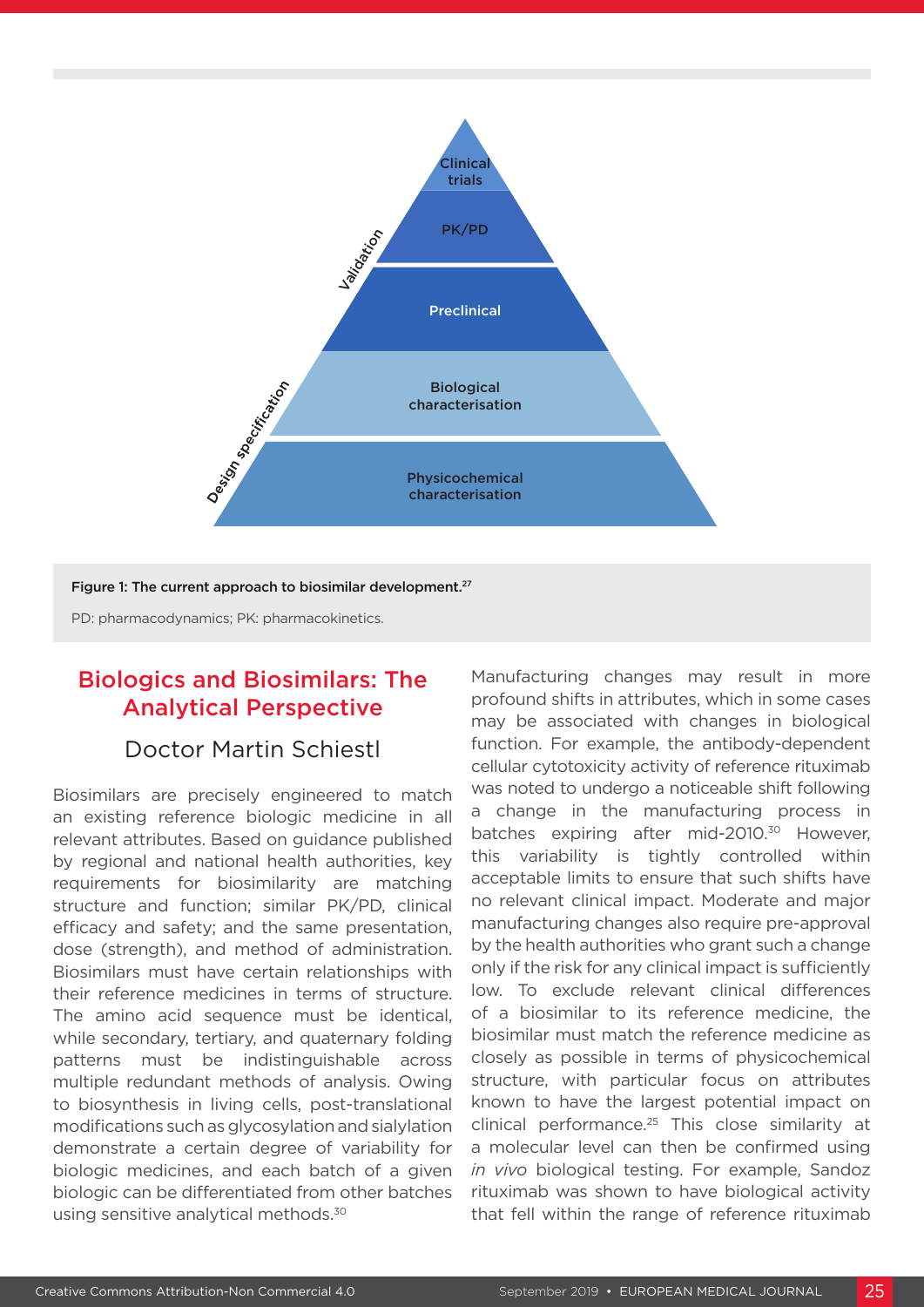across the key effector functionalities associated with the central mechanism of action.<sup>33</sup>

Consistent manufacturing of biosimilars is ensured through control of the manufacturing process, including control of raw material, process design, in-process testing, and control of process parameters, release testing of harvest, drug substance, and final dosage form. The quality system is governed by Quality Assurance functions, compliance with Good Manufacturing Practices (GMP) and regular inspections by health authorities. Dr Schiestl concluded that consistent quality is a key regulatory requirement for biosimilars, and analytical capabilities and quality systems are continuously improving, allowing for robustness in ensuring consistent quality.32,34 A biosimilar medicine and its reference medicine are expected to have the same safety and efficacy profile, $10,35$  as confirmed by 13 years of clinical experience with biosimilars in the European Union (EU) as of 2019.<sup>36</sup>

## Biologics and Biosimilars: The Clinician's Perspective

### Doctor Paul Cornes and Professor Wojciech Jurczak

The Biosimilars Forum Survey, conducted in 2015– 2016, aimed to assess physicians' knowledge of biosimilars.<sup>37</sup> When asked 'Do you believe biosimilars will be safe and appropriate for use both in naïve and pre-exposed patients?', <50% of respondents were in agreement. Prof Pekka Kurki of the Finnish Medicines Agency has suggested that the root cause of this uncertainty is a discrepancy between the needs of regulators, who assess the totality of evidence, and clinicians, who focus only on clinical testing.<sup>38</sup> Attitudes towards biosimilars are improving however. An analysis of publications mentioning biosimilars between 2004 and 2015 found exclusively sceptical language in 2004, which had changed to be approximately 50% positive and 40% neutral by 2015.39

The common desire to see clinical data is learnt from deep familiarity with the development process for innovator drugs, for which clinical trials are indisputably the optimal way to confirm efficacy.40 In biosimilar development, however,

the overall goal of the clinical programme is to demonstrate equivalence of the biosimilar to the reference medicine. The corresponding statement is that the clinical programme aims to detect any difference between the medicines, should it be present. Therefore, the indication chosen for a clinical trial should be sensitive to detect any potential differences, rather than the most frequently prescribed indication for the drug.<sup>41</sup> Similarly, the appropriate endpoints could be very different to 'traditional' Phase III endpoints; PD endpoints are likely to be more sensitive than clinical endpoints.<sup>42</sup> In clinical trials of reference trastuzumab, for example, the PD endpoint pathologic complete response (CR) was shown to be four times more sensitive than overall survival, and achieved in one tenth of the time.<sup>43</sup> Overall, the design features differ in studies for new biologics and for biosimilars, as summarised in Table 1.44,45

An equivalence trial is designed to provide statistical evidence that there are no clinically meaningful differences between the biosimilar and its reference medicine.<sup>46</sup> Therefore, the critical first step in biosimilar trial design is to predict the effect of the reference medicine on the chosen endpoint. Then, it is necessary to determine how large a difference could be observed between the effect of the reference medicine and the proposed biosimilar before it would be regarded as non-equivalent; this difference is known as the equivalence margin.46 Generally, trials are designed to test whether the true difference lies within the equivalence margin with 90% or 95% confidence. If this is the case, then the treatments can be considered equivalent.

Trial designs must also take account of whether to use the risk difference or risk ratio to compare treatments. 'Risk difference' measures the absolute difference between two treatments, where equivalence is denoted by a difference of 0. Conversely, 'risk ratio' measures the relative difference between two treatments, where equivalence is denoted by a difference of 1.47 Importantly, these points are generally agreed with regulatory authorities before a trial begins.

Survival endpoints (progression-free survival [PFS], overall survival [OS]) are included in almost all trials for originator oncology drugs. However, these endpoints have limitations that make them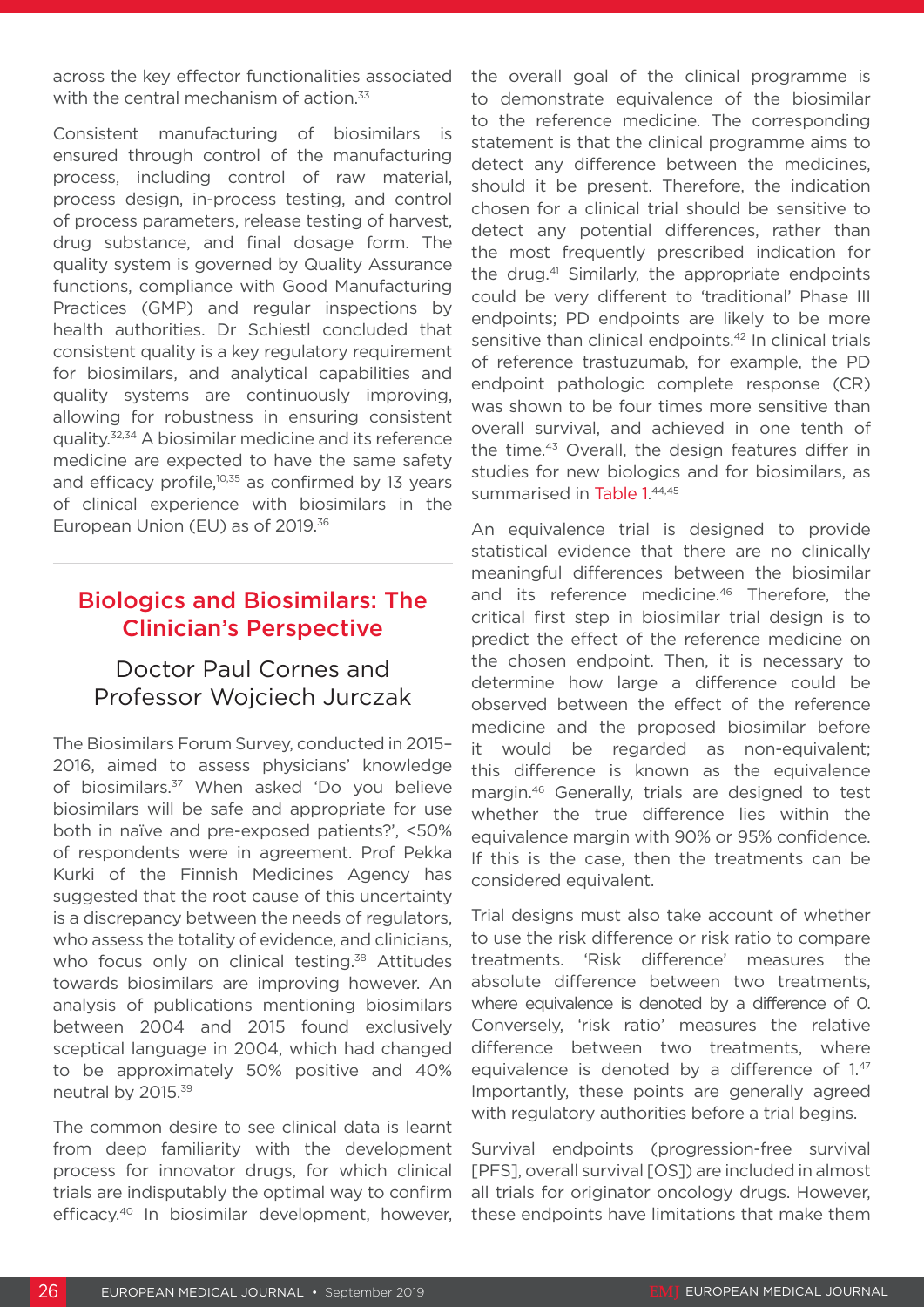less suitable in certain situations, including in the development of biosimilars.<sup>44</sup> For example. survival endpoints require longer follow-up times and larger sample sizes for reliable measurement compared with response-based endpoints.48 Importantly, survival endpoints do not directly measure the antitumour activity of a drug, and may be influenced by factors not attributable to differences between the biosimilar and reference biologic, including tumour burden, performance status, underlying conditions, and previous and subsequent treatments.<sup>44,49</sup> Therefore, regulatory authorities including the European Medicines Agency (EMA) recommend that endpoints such as response rate may be more sensitive than PFS or OS for detecting differences between a biosimilar and reference medicine, and can be used as surrogates for survival in biosimilar trials.44

The clinical development programme for Sandoz rituximab included studies of PK/PD, efficacy and safety from two indications, follicular lymphoma (FL) and rheumatoid arthritis. FL was chosen as an appropriate indication for a Phase III confirmatory clinical trial, as this indication resulted in the largest effect size for rituximab when added to standard chemotherapy, and is the most homogeneous of the approved oncology indications for rituximab.<sup>50</sup> The ASSIST-FL study was a randomised, Phase III trial of efficacy, safety, and PK of Sandoz rituximab versus EU-sourced reference rituximab.50 Overall response rate (CR or partial response [PR]) was chosen as the most appropriate endpoint for the trial, as to confirm similarity with an overall survival endpoint would have required several thousand patients. Given that large clinical trials (>1,000 patients) have a mean cost of \$77 million.<sup>51</sup> this would have been prohibitive.

|  |  |  |  |  |  |  | Table 1: Comparisons between study designs for a new biologic and for a biosimilar. <sup>44,45</sup> |
|--|--|--|--|--|--|--|------------------------------------------------------------------------------------------------------|
|--|--|--|--|--|--|--|------------------------------------------------------------------------------------------------------|

| <b>Design features</b>             | Pivotal trial for a new cancer biologic                                                                                    | Biosimilar confirmatory clinical trial                                                                                                      |  |  |
|------------------------------------|----------------------------------------------------------------------------------------------------------------------------|---------------------------------------------------------------------------------------------------------------------------------------------|--|--|
| Clinical design                    | Superiority vs standard of care (non-<br>inferiority designs also useful in some<br>situations).                           | Equivalence study vs reference<br>medicine.                                                                                                 |  |  |
| Study endpoints                    | Clinical outcomes data (OS and PFS)<br>or accepted/established surrogates.                                                 | Pharmacokinetic and<br>pharmacodynamic markers;<br>objective RR.                                                                            |  |  |
| Patient population                 | Any - homogeneity is desirable.                                                                                            | Sensitive with a high degree of<br>homogeneity.                                                                                             |  |  |
| Safety                             | Acceptable risk/benefit profile vs<br>standard of care.                                                                    | Similar safety profile to reference<br>medicine.                                                                                            |  |  |
| Immunogenicity                     | Acceptable risk/benefit profile vs<br>standard of care.                                                                    | Similar immunogenicity profile to<br>reference medicine.                                                                                    |  |  |
| Extrapolation to other indications | Not allowed.                                                                                                               | Possible if justified.                                                                                                                      |  |  |
| Statistical inference              | Based on p-values.                                                                                                         | Based on confidence intervals<br>maintained within pre-defined<br>margins.                                                                  |  |  |
| Analysis approach                  | Significance level of 5% for hypothesis<br>testing.<br>Primary analysis on FAS.                                            | 90% or 95% confidence intervals.<br>Primary analysis on PPS.                                                                                |  |  |
| Design type                        | Superiority or non-inferiority.<br>Powered to show difference for<br>primary endpoint (if one exists).                     | Equivalence or non-inferiority.<br>Powered to show similarity for primary<br>endpoint.                                                      |  |  |
| Error types                        | Type I: superiority shown but not true<br>Type II (if study not powered):<br>superiority not shown but actually<br>exists. | Type I: equivalence shown but drugs<br>are not similar.<br>Type II (if study not powered):<br>difference shown but drugs<br>are equivalent. |  |  |

FAS: full analysis set; OS: overall survival; PFS: progression-free survival; PPS: per-protocol set; RR: response rate.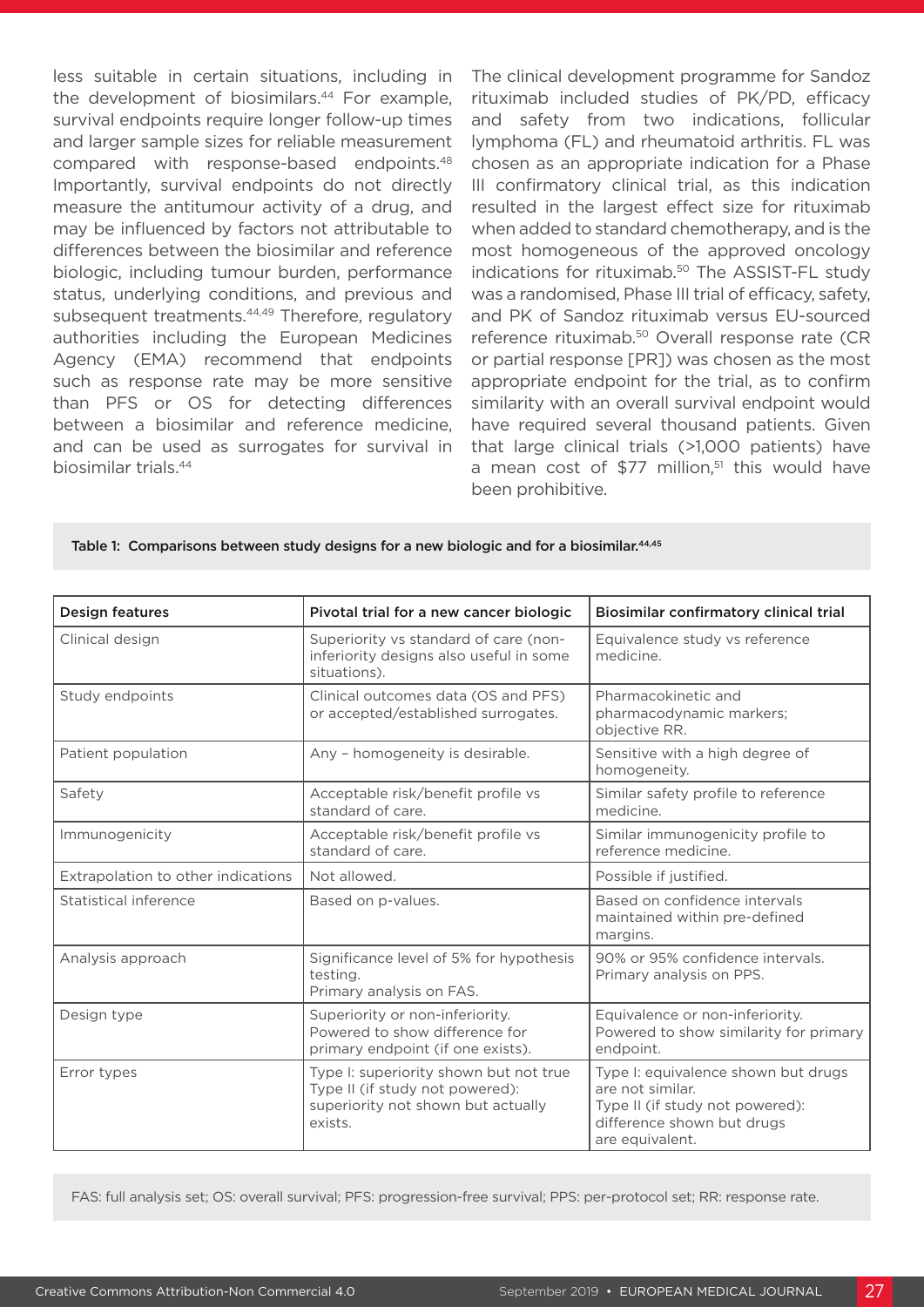

#### Figure 2: Results on the primary endpoint in the ASSIST-FL trial of Sandoz rituximab.<sup>50,52</sup>

CI: confidence interval; EU-RefRTX: EU-sourced reference rituximab; ORR: overall response rate; SDZ-RTX: Sandoz rituximab.

The study included patients with previously untreated, advanced-stage FL (Ann Arbor stage III/IV, WHO histological grade 1-3a) who were randomised to receive either Sandoz rituximab  $375 \text{ mg/m}^2$  + cyclophosphamide, vincristine, and prednisone (CVP) chemotherapy (n=314) or EUreference rituximab 375 mg/m<sup>2</sup> + CVP (n=315) for eight 3-weekly treatment cycles, known as the induction phase or combination treatment period. Tumour assessment was performed at end of Cycles 4 and 8. During the 2-year maintenance period, responders received Sandoz rituximab (n=254) or EU-sourced reference rituximab (n=252) every 3 months. The primary endpoint was met: equivalence in overall response rate was demonstrated, with a difference between treatments of -0.40% and a 95% CI of -5.94 to 5.14. This was entirely contained within the predefined equivalence interval of -12 to 12%, as was the 90% CI (-5.10 to 4.30%) (Figure 2).50

In ASSIST-FL, PFS and OS were unpowered, descriptive secondary endpoints.52 CR after 30 months (CR30) is considered a surrogate for PFS, as correlation between these two outcome measures has previously been established.<sup>53</sup> CR rates (based on investigator assessment) were similar between treatments at all time points, including 33 months.<sup>52</sup> Safety profiles of Sandoz rituximab and reference rituximab were similar when combined with CVP in the combination phase, or alone in the maintenance phase.50 Incidences of adverse events (AE), serious AE, and AE leading to discontinuations and deaths were comparable. Most AE were mild or moderate in severity.

#### Conclusions

#### Doctor Paul Cornes

The implementation of biosimilars is a central policy imperative for the EU.54 At a stakeholder event on biosimilar medicines held by the European Commission in Brussels in September 2018,55 the consensus stated that there are no outstanding serious medical issues regarding biosimilars, that they can be considered as safe and of the same quality as reference biologics, and that they may be associated with significant cost savings.35,54 Stakeholders also agreed that biosimilars can be used in indications that are approved for the reference medicine but not studied for the biosimilar, enabling pharmacies to stock only one brand.<sup>56</sup> and that brands can be switched safely,<sup>57</sup> possibly as part of the annual tender process. In a decade of use (with >58 biosimilars now approved and >700 million patient-days' exposure) EMA-approved biosimilars have all maintained approval without showing a different risk or benefit profile to the reference medicine. Within 12 months of launch, biosimilar rituximab infusions overtook the reference biologic in the EU5 nations.<sup>58</sup> Ongoing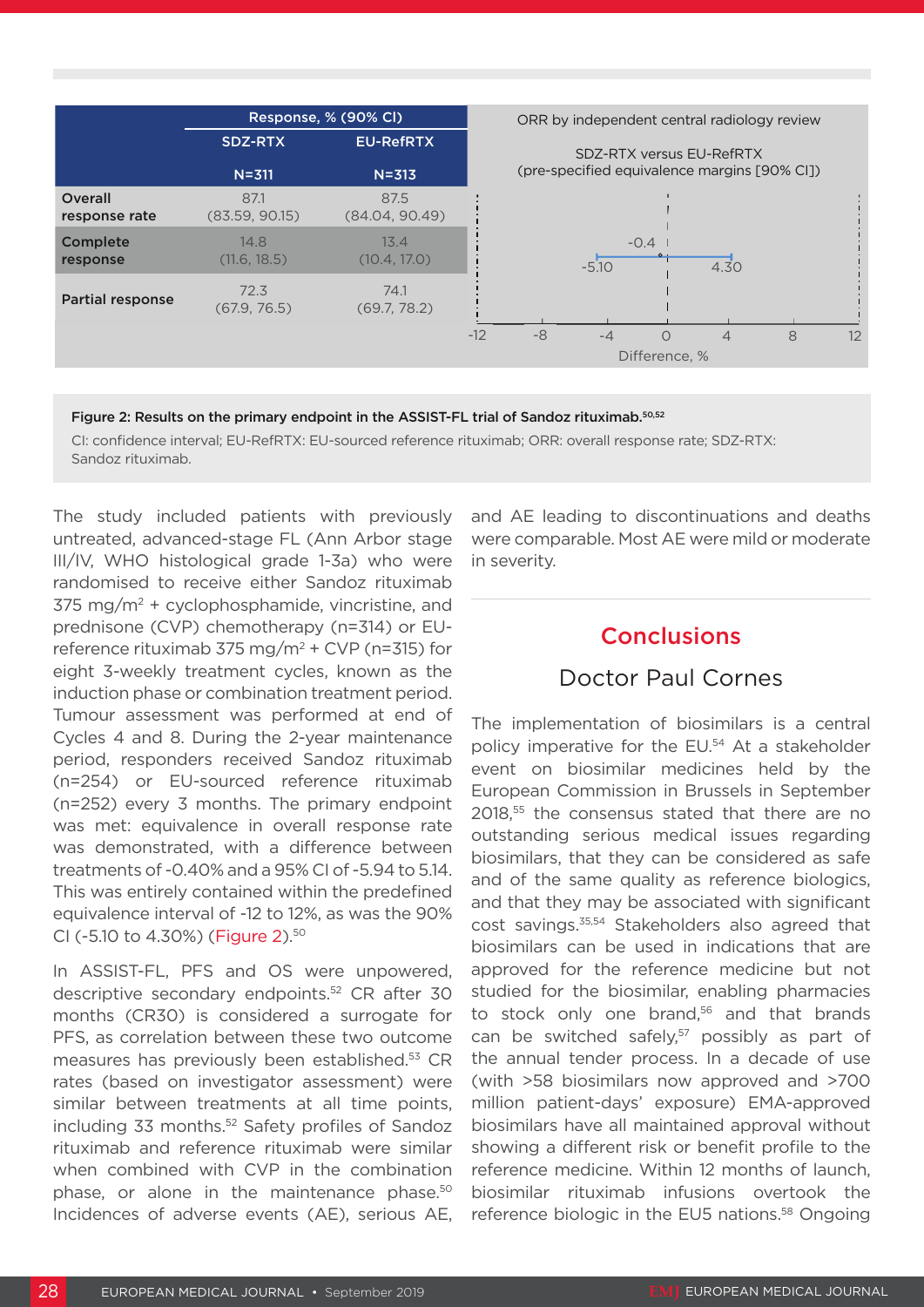access to biologics for patients in wealthy innovative treatments. as well as lower income countries, ultimately

increases in biosimilar uptake are likely to lead allowing for increased sustainability of care to considerable healthcare savings,<sup>16</sup> broadening and an increased budget for development of

#### References

- World Health Organization (WHO). Essential medicines and health products. Access to essential medicines as part of the right to health. 2019. Available at: https:// www.who.int/medicines/areas/ human\_rights/en/. Last accessed: 30 July 2019.
- 2. Wikipedia. Noncommunicable diseases world map - Deaths per million persons. 2012. Available at: [https://en.wikipedia.org/wiki/](https://en.wikipedia.org/wiki/Non-communicable_disease#/media/File:Noncommunicable_diseases_world_map-Deaths_per_million_persons-WHO2012.svg) [Non-communicable\\_disease#/](https://en.wikipedia.org/wiki/Non-communicable_disease#/media/File:Noncommunicable_diseases_world_map-Deaths_per_million_persons-WHO2012.svg) [media/File:Noncommunicable\\_](https://en.wikipedia.org/wiki/Non-communicable_disease#/media/File:Noncommunicable_diseases_world_map-Deaths_per_million_persons-WHO2012.svg) diseases\_world\_map-Deaths\_per [million\\_persons-WHO2012.svg](https://en.wikipedia.org/wiki/Non-communicable_disease#/media/File:Noncommunicable_diseases_world_map-Deaths_per_million_persons-WHO2012.svg). Last accessed: 30 July 2019.
- The King's Fund. Non-communicable diseases. 2019. Available at: [https://](https://www.kingsfund.org.uk/projects/time-think-differently/trends-disease-and-disability-non-communicable-diseases) [www.kingsfund.org.uk/projects/](https://www.kingsfund.org.uk/projects/time-think-differently/trends-disease-and-disability-non-communicable-diseases) [time-think-differently/trends-disease](https://www.kingsfund.org.uk/projects/time-think-differently/trends-disease-and-disability-non-communicable-diseases)[and-disability-non-communicable](https://www.kingsfund.org.uk/projects/time-think-differently/trends-disease-and-disability-non-communicable-diseases)[diseases.](https://www.kingsfund.org.uk/projects/time-think-differently/trends-disease-and-disability-non-communicable-diseases) Last accessed: 30 July 2019.
- 4. World Health Organization (WHO). Global status report on noncommunicable diseases 2014. 2014. Available at: [https://www.who.](https://www.who.int/nmh/publications/ncd-status-report-2014/en/) [int/nmh/publications/ncd-status](https://www.who.int/nmh/publications/ncd-status-report-2014/en/)[report-2014/en/.](https://www.who.int/nmh/publications/ncd-status-report-2014/en/) Last accessed: 30 July 2019.
- 5. Savage P. Development and economic trends in cancer therapeutic drugs: Analysis of modern and historical treatment costs compared to the contemporary GDP per capita. J Clin Oncol. 2014;32(15\_suppl):Abstract e17535.
- 6. Munos B; Forbes. 2014 new drug approvals hit 18-year high. 2015. Available at: [https://www.forbes.com/](https://www.forbes.com/sites/bernardmunos/2015/01/02/the-fda-approvals-of-2014/#7be728ee3118) [sites/bernardmunos/2015/01/02/the](https://www.forbes.com/sites/bernardmunos/2015/01/02/the-fda-approvals-of-2014/#7be728ee3118)[fda-approvals-of-2014/#51d6d2fc3118.](https://www.forbes.com/sites/bernardmunos/2015/01/02/the-fda-approvals-of-2014/#7be728ee3118) Last accessed: 30 July 2019.
- Thomas D; BIOtechNOW. 2015 FDA approvals: Highest levels in over a decade. 2016. Available at: [https://](https://www.biotech-now.org/business-and-investments/2016/01/2015-fda-approvals-highest-levels-in-over-a-decade) [www.biotech-now.org/business](https://www.biotech-now.org/business-and-investments/2016/01/2015-fda-approvals-highest-levels-in-over-a-decade)[and-investments/2016/01/2015-fda](https://www.biotech-now.org/business-and-investments/2016/01/2015-fda-approvals-highest-levels-in-over-a-decade)[approvals-highest-levels-in-over-a](https://www.biotech-now.org/business-and-investments/2016/01/2015-fda-approvals-highest-levels-in-over-a-decade)[decade.](https://www.biotech-now.org/business-and-investments/2016/01/2015-fda-approvals-highest-levels-in-over-a-decade) Last accessed: 30 July 2019.
- 8. CenterWatch. FDA approved drugs for oncology. 2019. Available at: [https://www.centerwatch.com/drug](https://www.centerwatch.com/drug-information/fda-approved-drugs/therapeutic-area/12/oncology)[information/fda-approved-drugs/](https://www.centerwatch.com/drug-information/fda-approved-drugs/therapeutic-area/12/oncology) [therapeutic-area/12/oncology](https://www.centerwatch.com/drug-information/fda-approved-drugs/therapeutic-area/12/oncology). Last accessed: 30 July 2019.
- 9. IQVIA. Global oncology trends 2018. Innovation, expansion and disruption. 2018. Available at: [https://www.](https://www.iqvia.com/institute/reports/global-oncology-trends-2018) [iqvia.com/institute/reports/global](https://www.iqvia.com/institute/reports/global-oncology-trends-2018)[oncology-trends-2018.](https://www.iqvia.com/institute/reports/global-oncology-trends-2018) Last accessed: 30 July 2019.
- 10. European Commission. What you need to know about: Biosimilar medicinal products. 2016. Available at: [https://www.medicinesforeurope.](https://www.medicinesforeurope.com/wp-content/uploads/2016/03/biosimilars_report_en.pdf) [com/wp-content/uploads/2016/03/](https://www.medicinesforeurope.com/wp-content/uploads/2016/03/biosimilars_report_en.pdf) [biosimilars\\_report\\_en.pdf.](https://www.medicinesforeurope.com/wp-content/uploads/2016/03/biosimilars_report_en.pdf) Last accessed: 30 July 2019.
- 11. Espiritu MJ et al. A 21st-century approach to age-old problems: The ascension of biologics in clinical therapeutics. Drug Discov Today. 2014;19(8):1109-13.
- 12. OECD iLibrary. Pharmaceutical innovation and access to medicines. 2018. Available at: https://www. oecd-ilibrary.org/social-issuesmigration-health/pharmaceuticalinnovation-and-access-tomedicines\_9789264307391-en. Last accessed: 30 July 2019.
- 13. Howard DH et al. Pricing in the market for anticancer drugs. J Econ Perspect. 2015;29(1):139-62.
- 14. Beasley D; Reuters. The cost of cancer: New drugs show success at a steep price. 2017. Available at: https:// www.reuters.com/article/us-usahealthcare-cancer-costs/the-cost-ofcancer-new-drugs-show-success-ata-steep-price-idUSKBN1750FU. Last accessed: 30 July 2019.
- 15. Hakin D; New York Times. Humira's best-selling drug formula: Start at a high price. Go higher. 2018. Available at: [https://www.nytimes.](https://www.nytimes.com/2018/01/06/business/humira-drug-prices.html) [com/2018/01/06/business/humira](https://www.nytimes.com/2018/01/06/business/humira-drug-prices.html)[drug-prices.html](https://www.nytimes.com/2018/01/06/business/humira-drug-prices.html). Last accessed: 30 July 2019.
- 16. EvaluatePharma. World preview 2018, outlook to 2024. 11th Edition. 2018. Available at: [https://www.evaluate.](https://www.evaluate.com/thought-leadership/pharma/evaluatepharma-world-preview-2018-outlook-2024#download) [com/thought-leadership/pharma/](https://www.evaluate.com/thought-leadership/pharma/evaluatepharma-world-preview-2018-outlook-2024#download) [evaluatepharma-world-preview-](https://www.evaluate.com/thought-leadership/pharma/evaluatepharma-world-preview-2018-outlook-2024#download)[2018-outlook-2024#download](https://www.evaluate.com/thought-leadership/pharma/evaluatepharma-world-preview-2018-outlook-2024#download). Last accessed: 30 July 2019.
- 17. Cherny N et al. ESMO European Consortium study on the availability, out-of-pocket costs and accessibility of antineoplastic medicines in Europe. Ann Oncol. 2016;27(8):1423-43.
- 18. Pentek M et al. The economic impact of biosimilars on chronic immunemediated inflammatory diseases. Curr Pharm Des. 2017;23(44):6770-8.
- 19. IQVIA. Global oncology trends 2019: Therapeutics, clinical development and health system implications. 2019. Available at: [https://www.iqvia.com/-/](https://www.iqvia.com/error-pages/internalerror?aspxerrorpath=/-/media/iqvia/pdfs/institute-reports/global-oncology-trends-2019.pdf.) [media/iqvia/pdfs/institute-reports/](https://www.iqvia.com/error-pages/internalerror?aspxerrorpath=/-/media/iqvia/pdfs/institute-reports/global-oncology-trends-2019.pdf.) [global-oncology-trends-2019.pdf.](https://www.iqvia.com/error-pages/internalerror?aspxerrorpath=/-/media/iqvia/pdfs/institute-reports/global-oncology-trends-2019.pdf.) Last accessed: 30 July 2019.
- 20. Thomas RJS et al. Delivering affordable cancer care: A value challenge to health systems. Report of the WISH delivering affordable cancer care forum 2015. 2015. Available at: [https://www.wish.org.](https://www.wish.org.qa/wp-content/uploads/2018/01/WISH_Cancer_Forum_08.01.15_WEB.pdf.) [qa/wp-content/uploads/2018/01/](https://www.wish.org.qa/wp-content/uploads/2018/01/WISH_Cancer_Forum_08.01.15_WEB.pdf.) [WISH\\_Cancer\\_Forum\\_08.01.15\\_WEB.](https://www.wish.org.qa/wp-content/uploads/2018/01/WISH_Cancer_Forum_08.01.15_WEB.pdf.) [pdf.](https://www.wish.org.qa/wp-content/uploads/2018/01/WISH_Cancer_Forum_08.01.15_WEB.pdf.) Last accessed: 30 July 2019.
- 21. Genetic Engineering & Biotechnology News. The top 15 best-selling drugs of 2017. 2018. Available at: [https://www.](https://www.genengnews.com/a-lists/the-top-15-best-selling-drugs-of-2017/) [genengnews.com/a-lists/the-top-](https://www.genengnews.com/a-lists/the-top-15-best-selling-drugs-of-2017/)[15-best-selling-drugs-of-2017/.](https://www.genengnews.com/a-lists/the-top-15-best-selling-drugs-of-2017/) Last accessed: 30 July 2019.
- 22. Kelly C, Mir F. Biological therapies: How can we afford them? BMJ. 2009;339:666-9.
- 23. Schellekens H, Ryff JC. 'Biogenerics': The off-patent biotech products. Trends Pharmacol Sci. 2002;23(3): 119-21.
- 24. Leung LK et al. What do oncologists need to know about biosimilar products? Chin J Cancer. 2016;35(1):91.
- 25. Vulto AG, Jaquez OA. The process defines the product: What really matters in biosimilar design and production? Rheumatology (Oxford). 2017;56(Suppl 4):iv14-29.
- 26. Weise M et al. Biosimilars: The science of extrapolation. Blood. 2014;124(22):3191-6.
- 27. McCamish M, Woollett G. Worldwide experience with biosimilar development. MAbs. 2011;3(2):209-17.
- 28. Vezér B et al. Authorized manufacturing changes for therapeutic monoclonal antibodies (mAbs) in European Public Assessment Report (EPAR) documents. Curr Med Res Opin. 2016;32(5):829-34.
- 29. European Medicines Agency (EMA). MabThera. Procedural steps taken and scientific information after the authorisation. 2019. Available at: [https://www.ema.europa.eu/en/](https://www.ema.europa.eu/en/documents/procedural-steps-after/mabthera-epar-procedural-steps-taken-scientific-information-after-authorisation_en.pdf) [documents/procedural-steps-after/](https://www.ema.europa.eu/en/documents/procedural-steps-after/mabthera-epar-procedural-steps-taken-scientific-information-after-authorisation_en.pdf) [mabthera-epar-procedural-steps](https://www.ema.europa.eu/en/documents/procedural-steps-after/mabthera-epar-procedural-steps-taken-scientific-information-after-authorisation_en.pdf)[taken-scientific-information-after](https://www.ema.europa.eu/en/documents/procedural-steps-after/mabthera-epar-procedural-steps-taken-scientific-information-after-authorisation_en.pdf)[authorisation\\_en.pdf.](https://www.ema.europa.eu/en/documents/procedural-steps-after/mabthera-epar-procedural-steps-taken-scientific-information-after-authorisation_en.pdf) Last accessed: 30 July 2019.
- 30. Schiestl M et al. Acceptable changes in quality attributes of glycosylated biopharmaceuticals. Nat Biotechnol. 2011;29(4):310-2.
- 31. van den Hoven A. Biosimilar medicines clinical use: An experience